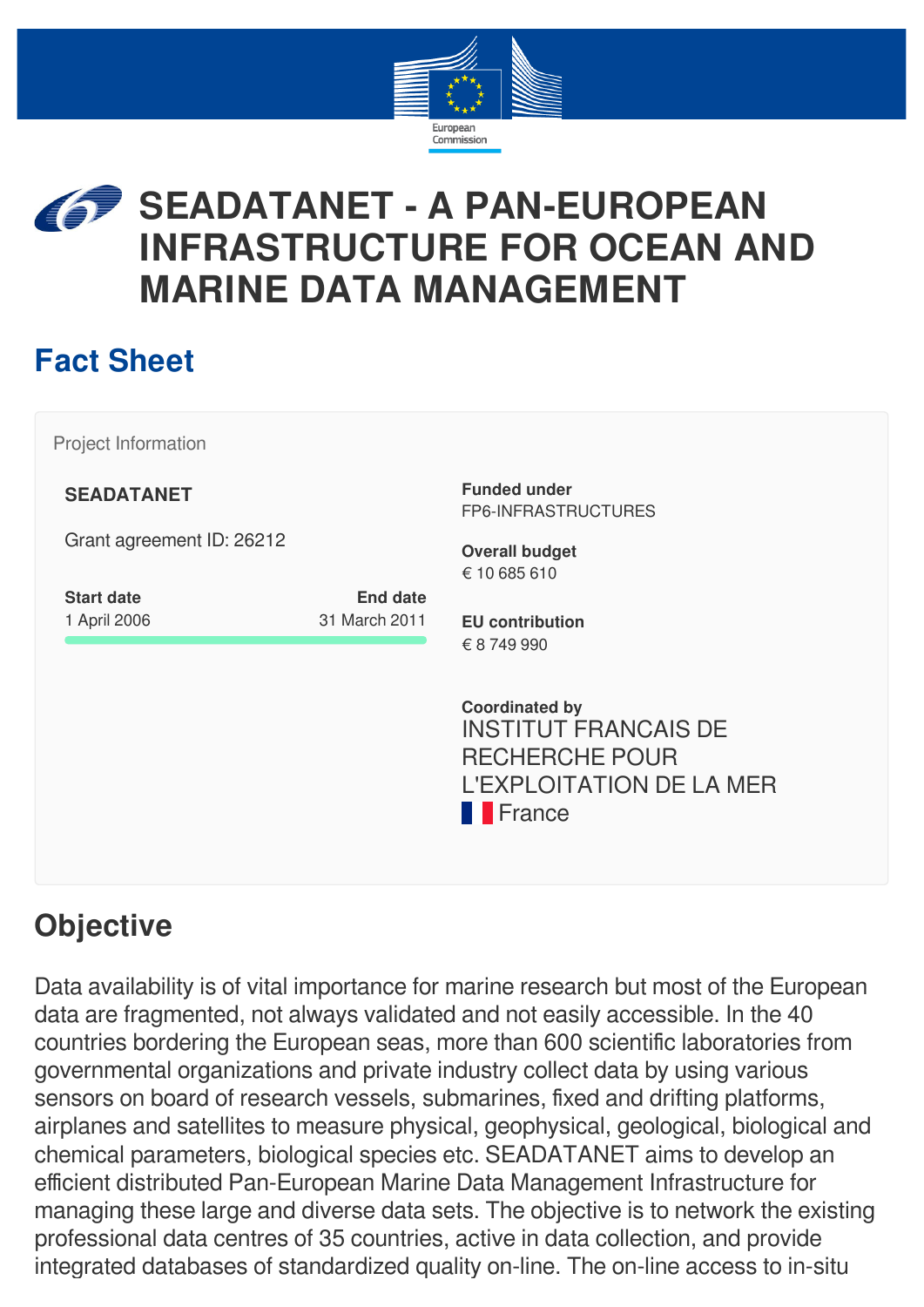and remote sensing data, meta-data and products will be provided through a unique portal interconnecting, in the first phase, 11 interoperable node platforms. The development and adoption of common communication standards and adapted technology will ensure the platforms interoperability. This activity will be developed to gradually connect all the other data centres to the interoperable system. The quality, compatibility and coherence of the data issuing from so many sources, will be ensured by adopting standardized methodologies for data checking, by dedicating part of the activities to training and preparation of synthesised regional and global statistical gridded products from the most comprehensive in-situ and remote sensing data sets made available by the participants. These products, easier to interpret by non-specialist users, will be used first to check the data and the system operability, and further to market SEADATANET and to serve a wider range of uses than raw data: e.g. model initialisation, industrial projects and teaching.

## **Programme(s) Topic(s)**

## **Call for proposal**

FP6-2004-INFRASTRUCTURES-5

g q y

## **Funding Scheme**

IA-I3 - Integrating activities implemented as Integrated Infrastructure Initiatives

## **Coordinator**



## **INSTITUT FRANCAIS DE RECHERCHE POUR L'EXPLOITATION DE LA MER**

Address

**155 Rue Jean Jacques Rousseau Issy-les-moulineaux France** 

[Website](http://www.ifremer.fr/)<sup>[2]</sup>

## **Participants (46)**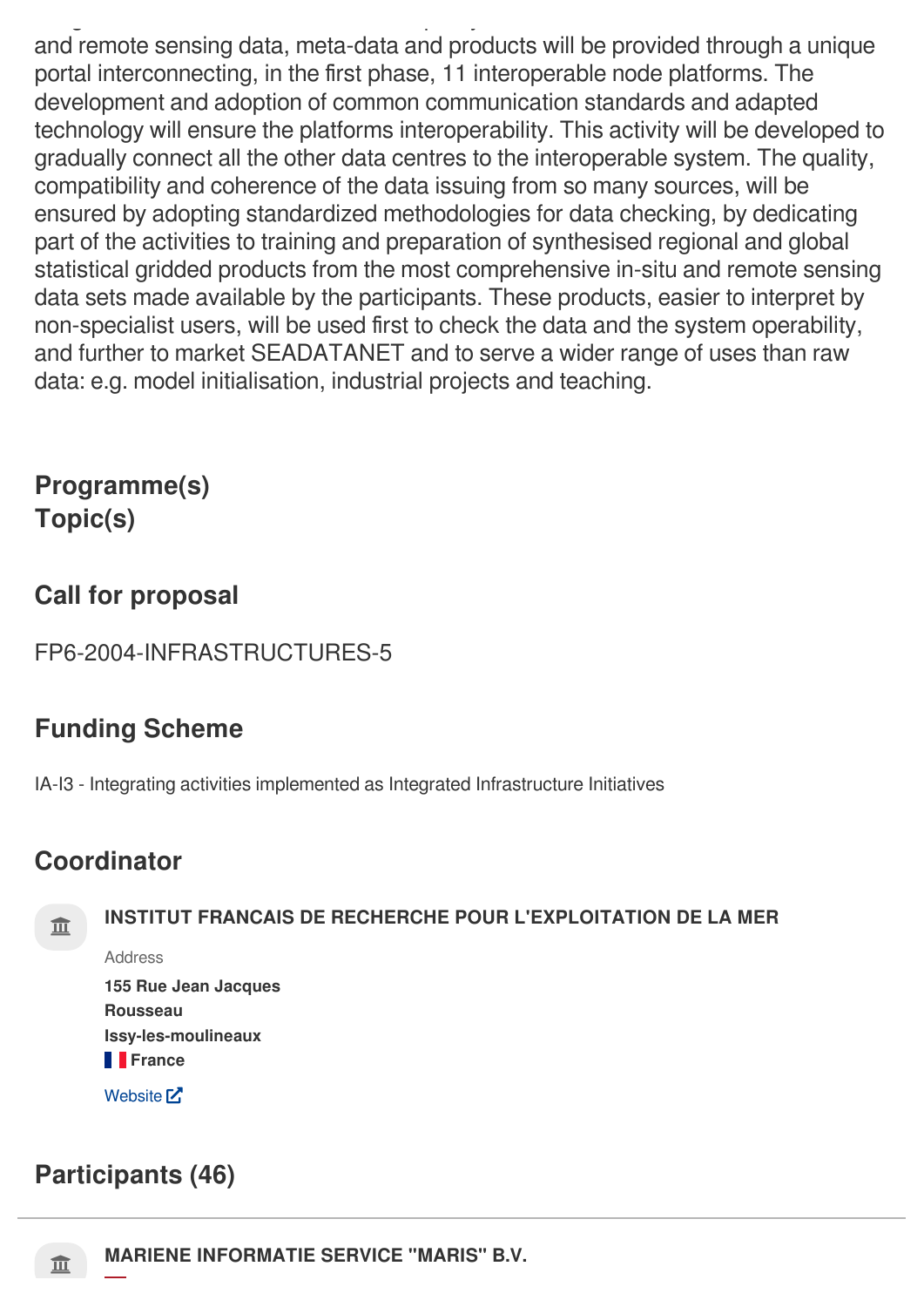Netherlands

Address **Koningin Julianalaan 345 A**

**Voorburg**

[Website](http://www.maris.nl/) **[7]** 

## **NATURAL ENVIRONMENT RESEARCH COUNCIL**

United Kingdom

Address

**Polaris House, North Star Avenue Swindon**

[Website](http://www.nerc.ac.uk/) M

**BUNDESAMT FUER SEESCHIFFAHRT UND HYDROGRAPHIE**

**Germany** 

Address

**Bernhard-nocht Street, 78 301220 Hamburg**

[Website](http://www.bsh.de/)<sup>[2]</sup>



**SVERIGES METEOROLOGISKA OCH HYDROLOGISKA INSTITUT**

**Sweden** 

Address

**Folkborgsvaegen 1 Norrkoeping**

[Website](http://www.eurogoos.org%20www.smhi.se/)<sup>[2]</sup>

亘

#### **INSTITUTO ESPANOL DE OCEANOGRAFIA**

**B** Spain

Address

**Avenida De Brasil, 8 Madrid**

#### 皿 **HELLENIC CENTRE FOR MARINE RESEARCH**

**E** Greece

Address

**47Th Km Athens - Sounio Av.,**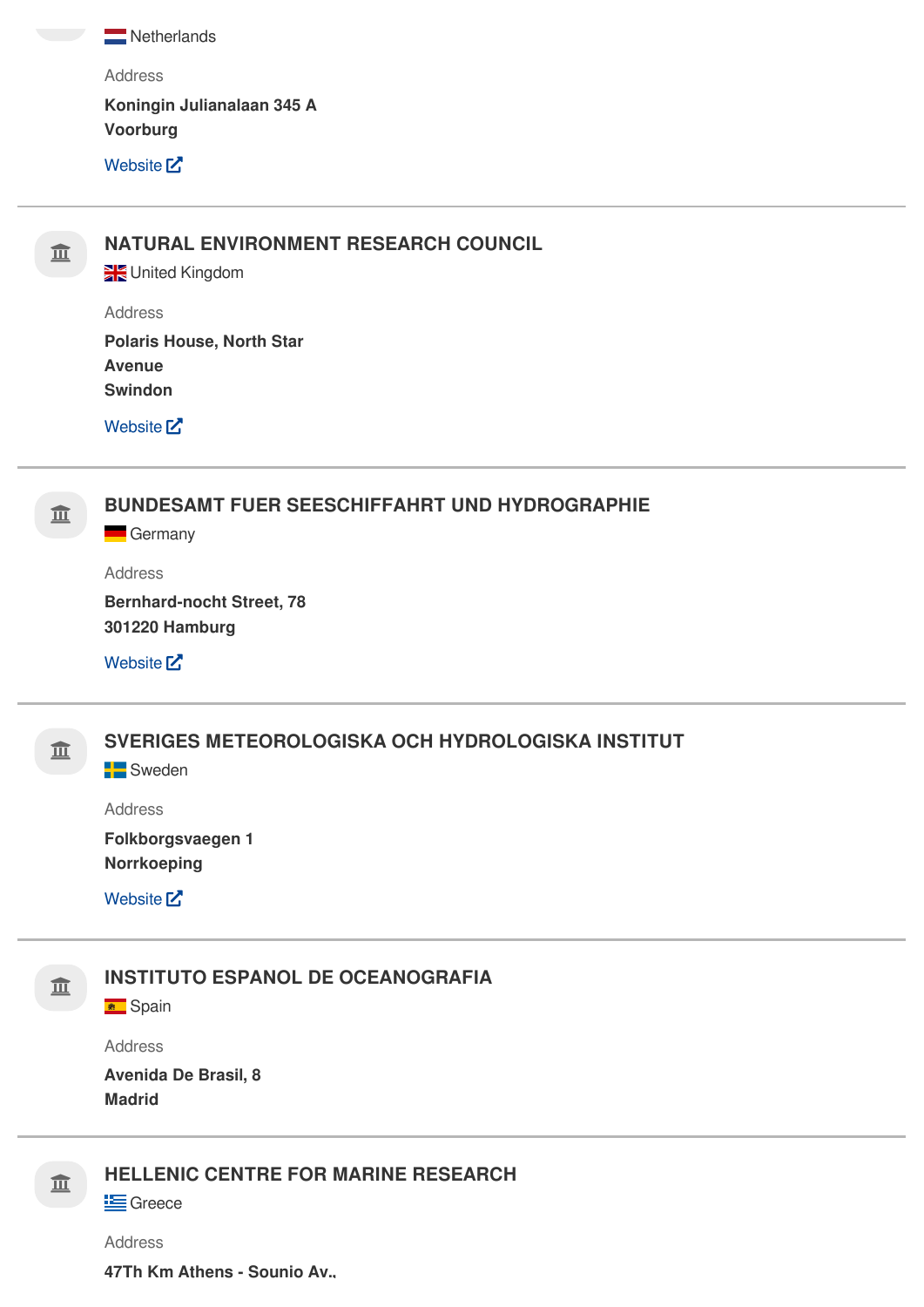$\omega_{\alpha\beta} = \omega_{\alpha\beta} = \omega_{\alpha\beta} = \omega_{\alpha\beta} = \omega_{\alpha\beta}$ **Mavro Lithari** P.O Box 712 Anavissos. Attica

Website<sup>[2]</sup>

 $\sim$ 

 $\sim$ 

 $\sim$ 

| 亚 | ISTITUTO NAZIONALE DI OCEANOGRAFIA E DI GEOFISICA SPERIMENTALE<br><b>T</b> Italy                                     |
|---|----------------------------------------------------------------------------------------------------------------------|
|   | <b>Address</b>                                                                                                       |
|   | B.go Grotta Gigante, 42/C                                                                                            |
|   | <b>Sgonico</b><br><b>Trieste</b>                                                                                     |
|   |                                                                                                                      |
|   | Website <sup>[2]</sup>                                                                                               |
| 亚 | ALL-RUSSIAN RESEARCH INSTITUTE OF HYDROMETEOROLOGICAL<br><b>INFORMATION - WORLD DATA CENTRE - B</b><br><b>Russia</b> |
|   |                                                                                                                      |
|   | <b>Address</b>                                                                                                       |
|   | Korolev Street, 6<br><b>Obninsk</b>                                                                                  |
|   |                                                                                                                      |
| 亚 | <b>INTERGOVERNMENTAL OCEANOGRAPHIC COMMISSION OF UNESCO</b>                                                          |
|   | <b>France</b>                                                                                                        |
|   | <b>Address</b>                                                                                                       |
|   | <b>1 Rue Miollis</b><br><b>Paris</b>                                                                                 |
|   |                                                                                                                      |
| ш | ENTE PER LE NUOVE TECNOLOGIE, L'ENERGIA E L'AMBIENTE.<br><b>I</b> Italy                                              |
|   | <b>Address</b>                                                                                                       |
|   | <b>Lungotevere Thaon Di Revel</b>                                                                                    |
|   | 76                                                                                                                   |
|   | Roma                                                                                                                 |
|   | <b>ORTA DOGU TEKNIK UNIVERSITESI</b>                                                                                 |
| 亚 | <b>C</b> Turkey                                                                                                      |
|   |                                                                                                                      |

Address **Inonu Bulvar** 

**Ankara**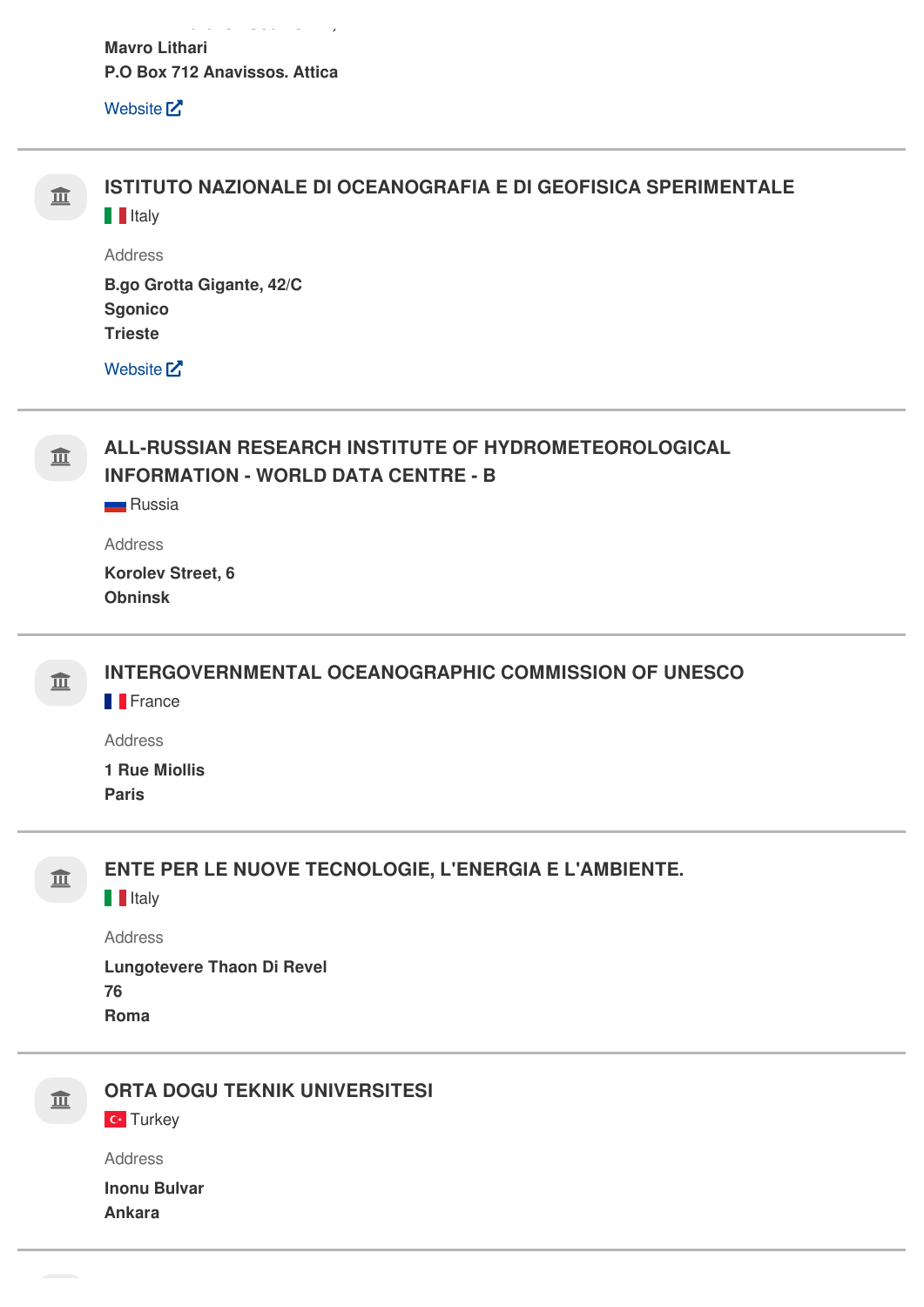**F**France

#### Address

**Rue Hermes 8-10, Parc Technologique Du Canal Ramonville St.agne**

#### [Website](http://www.cls.fr/)<sup>[7]</sup>



**ALFRED-WEGENER-INSTITUT FUER POLAR- UND MEERESFORSCHUNG**

**Germany** 

Address

**Am Handelshafen 12 120161 Bremerhaven**

[Website](http://www.awi-bremerhaven.de/) M



[Website](http://www.ices.dk/)<sup>[2]</sup>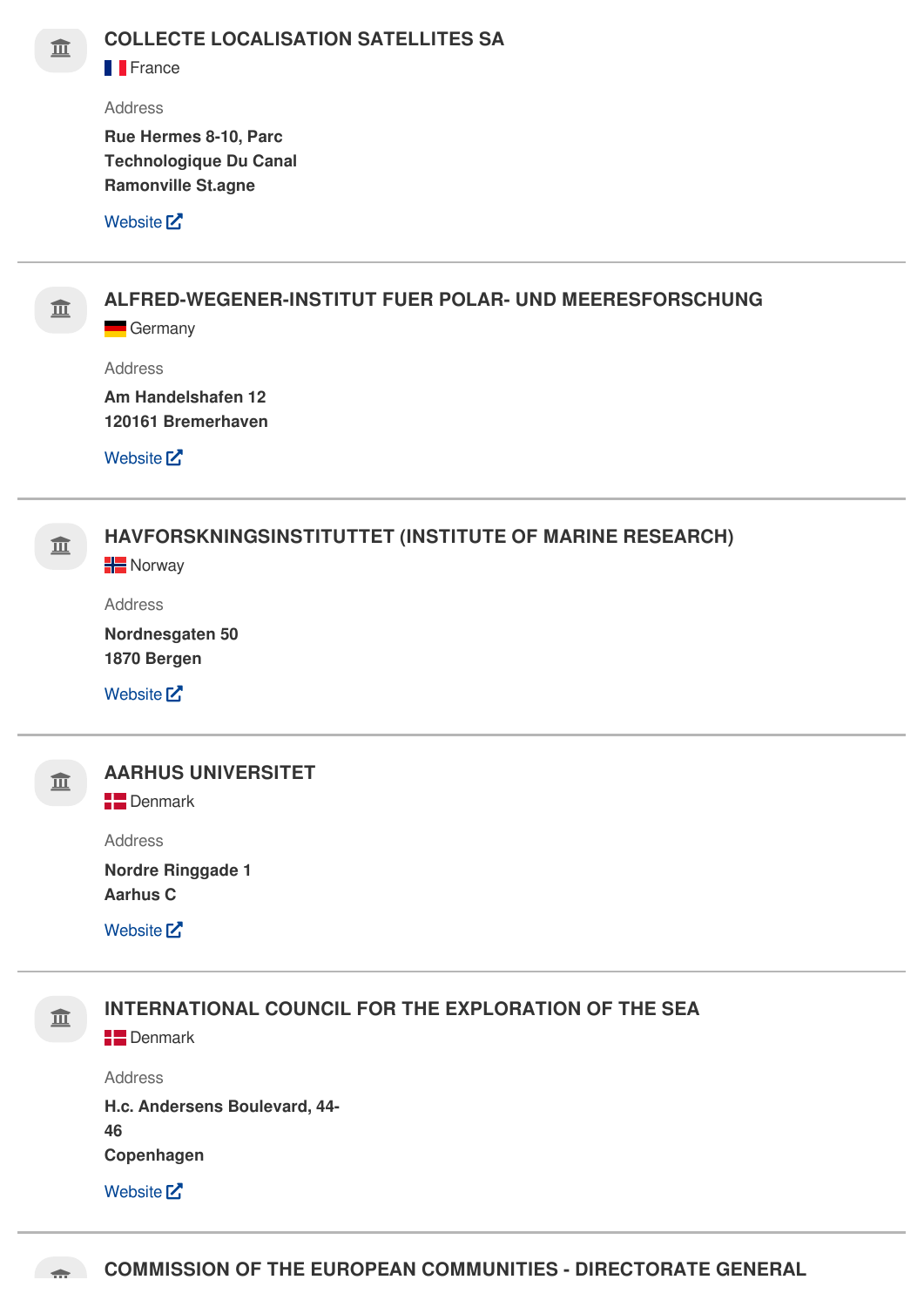#### **JOINT RESEARCH CENTRE**

#### **Belgium**

Address

#### **Brussels**

[Website](http://www.jrc.cec.eu.it/)<sup>[7]</sup>



## **MARINE INSTITUTE**

**I**I Ireland

Address

**Rinville, Oranmore, Co Galway**

[Website](http://www.marine.ie/) M

### **INSTITUTO HIDROGRAFICO**

**Portugal** 

Address

**Rua Das Trinas, 49 Lisbon**

[Website](http://www.hidrografico.pt/)<sup>[2]</sup>

## **MINISTERIE VAN VERKEER EN WATERSTAAT**

Netherlands

Address

**Plesmanweg 1-6 Den Haag**

[Website](http://www.minvenw.nl/)<sup>[2]</sup>



Address

**Rue Vautier, 29 Brussels**

[Website](http://www.mumm.ac.be/datacentre/)<sup>[7]</sup>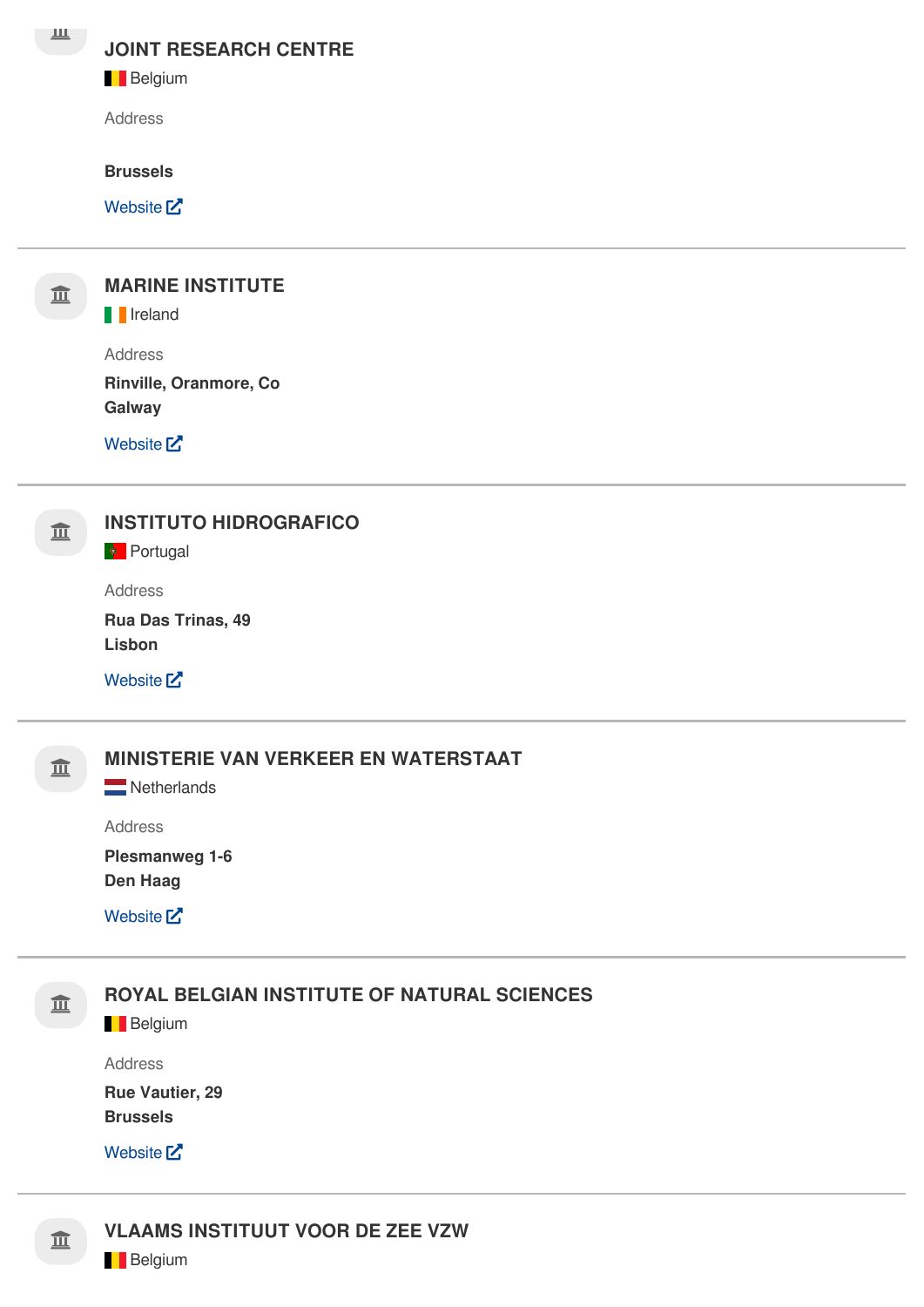Address

**Vismijn, Pakhuizen, 45-52 Oostende**

[Website](http://www.vliz.be/)<sup>[2]</sup>



**LATVIAN INSTITUTE OF AQUATIC ECOLOGY**

**Latvia** 

 $\cos \theta$  is a set of  $\theta$ 

Address **Daugavgrivas Str.8 Riga**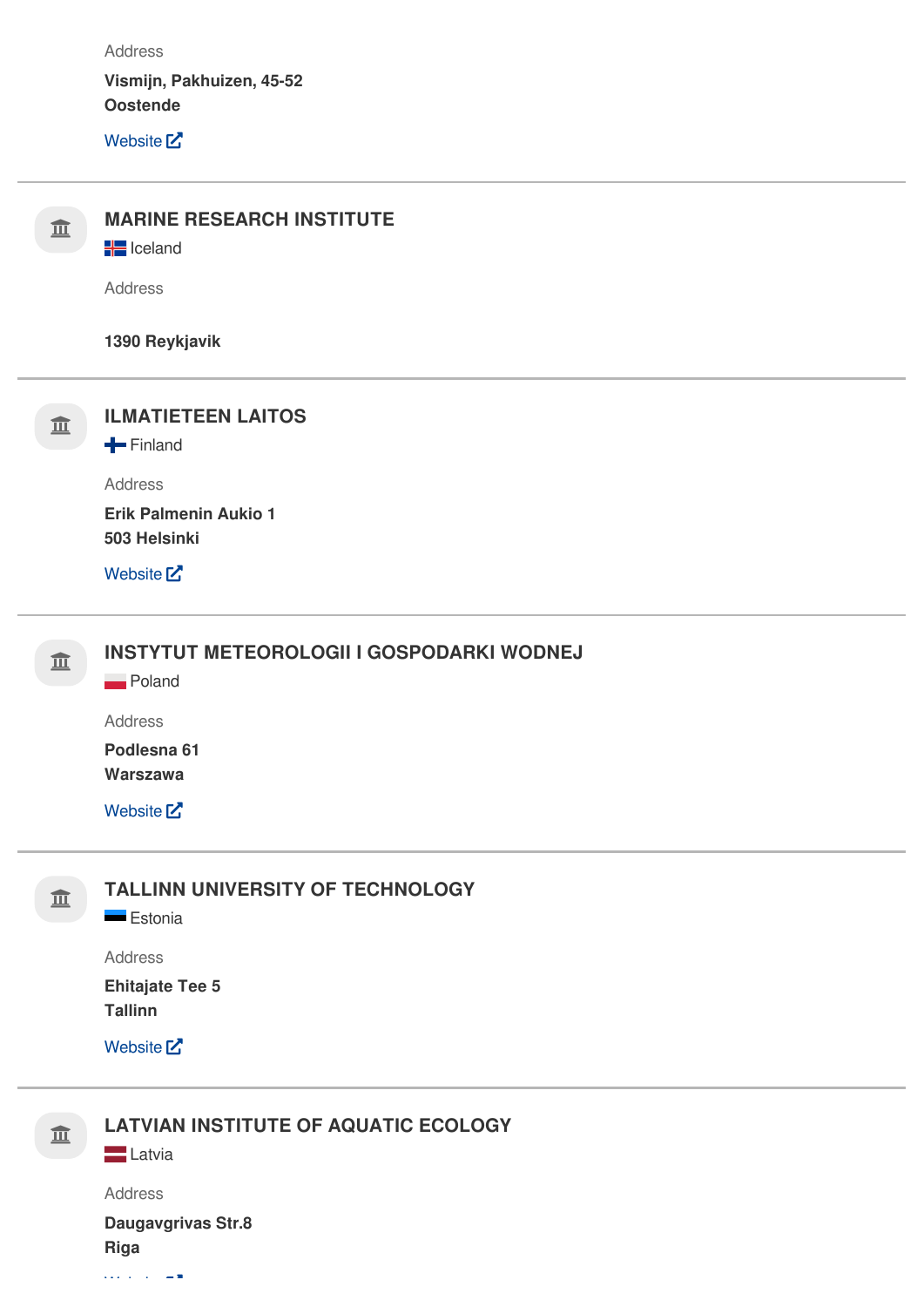

 **MARINE HYDROPHYSICAL INSTITUTE OF UKRAINIAN NATIONAL ACADEMY OF SCIENCES/DEPARTMENT OF MARINE INFORMATION SYSTEMS & TECHNOLOGIES**

**Ukraine** 

Address

**Kapitanskaya St., 2 Sevastopol**

[Website](http://www.mhi.iuf.net/)<sup>[2]</sup>



**INSTITUTE OF OCEANOLOGY, BULGARIAN ACADEMY OF SCIENCES**

**Bulgaria** 

Address

**40 Parvi Maj Str. 152 Varna**

[Website](http://www.io-bas.bg/)<sup>[2]</sup>



 **NATIONAL INSTITUTE FOR MARINE RESEARCH AND DEVELOPMENT "GRIGORE ANTIPA"**

**Romania** 

Address

**Mamaia Boulevard, No. 300**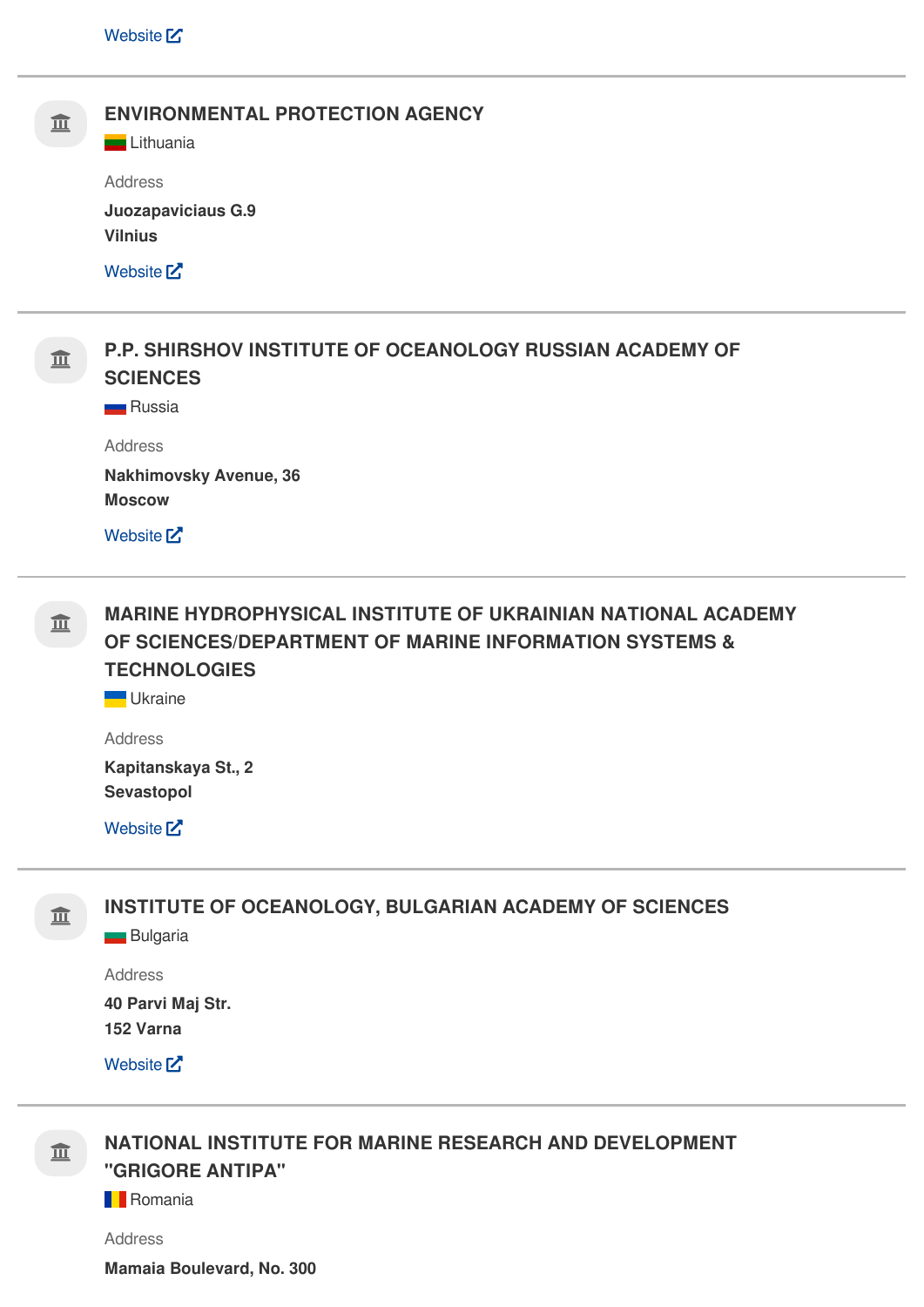#### **Constanta**

[Website](http://www.rmri.ro/)<sup>[2]</sup>

| 亘 | IV JAVAKHISHVILI TBILISI STATE UNIVERSITY         |
|---|---------------------------------------------------|
|   | Address                                           |
|   | 1. I. Chavchavadze Avenue<br><b>Tbilisi</b>       |
|   | Website <sup>[2]</sup>                            |
| 亚 | <b>INSTITUT NATIONAL DE RECHERCHE HALIEUTIQUE</b> |
|   | Morocco                                           |
|   | Address                                           |
|   | Rue De Tiznit, 02<br><b>Casablanca</b>            |
|   | Website <sup>[7]</sup>                            |
| 亘 | <b>INSTITUTE OF OCEANOGRAPHY AND FISHERIES</b>    |
|   | <b>Croatia</b>                                    |
|   | Address                                           |
|   | <b>Mestrovicevo Setaliste 63</b><br>500 Split     |
|   | Website <sup>[2]</sup>                            |
|   | POLYTECHNIC UNIVERSITY OF TIRANA                  |
| 亚 | Albania                                           |
|   | Address                                           |
|   | <b>Sheshi "Nene Tereza"</b>                       |
|   | <b>Tirana</b>                                     |
| 亘 | <b>NATIONAL INSTITUTE OF BIOLOGY</b>              |
|   | <b>C</b> Slovenia                                 |
|   | Address                                           |
|   | Vecna Pot 111<br>1541 Ljubljana                   |
|   | Website <sup>[2]</sup>                            |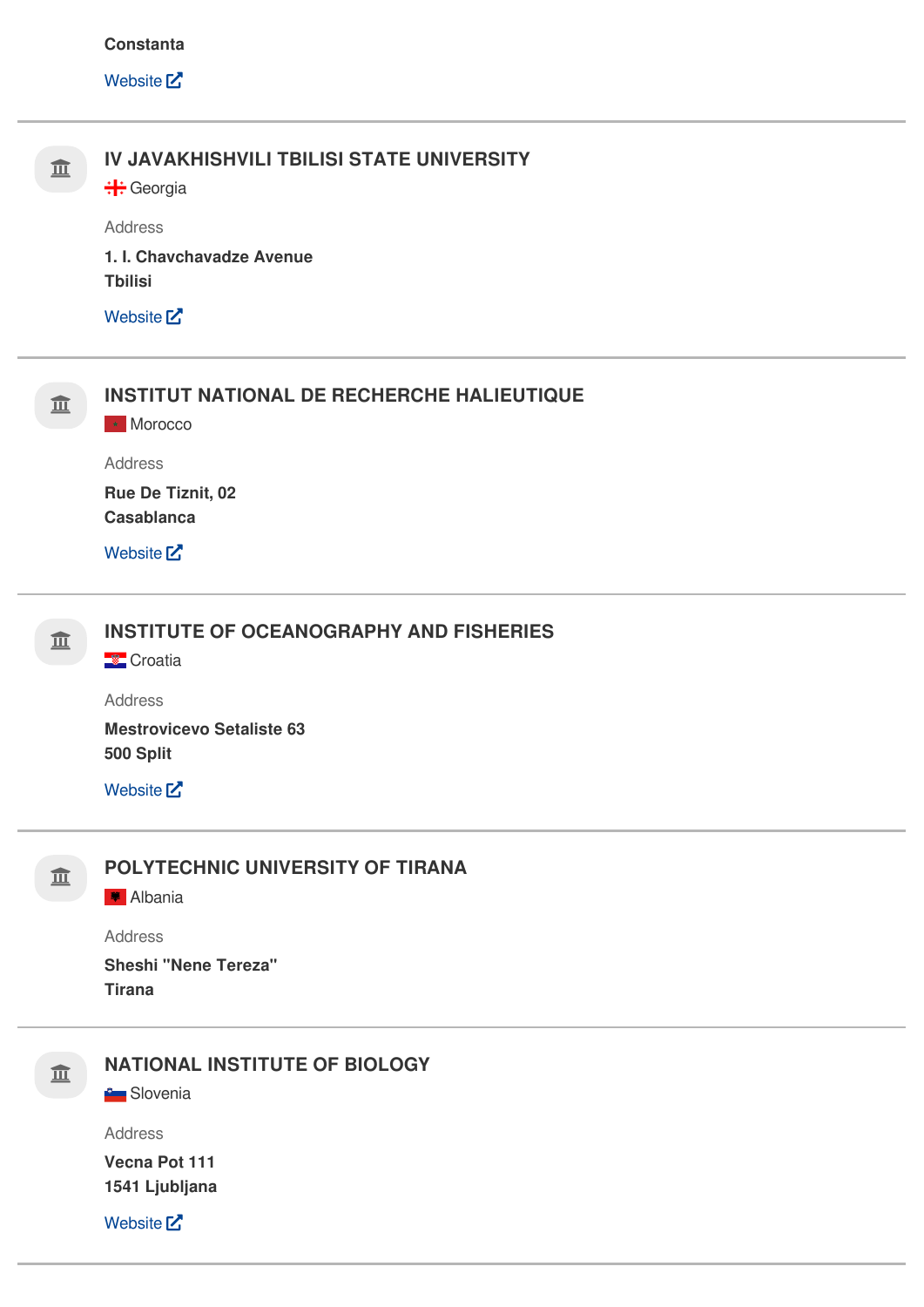

**+** Malta

Address

**University Campus, Tal-qroqq Msida**

[Website](http://www.um.edu.mt/) M



**OCEANOGRAPHY CENTRE, UNIVERSITY OF CYPRUS**

 $\epsilon$  Cyprus

Address

**Kallipoleos Avenue 75 20537 Nicosia**

[Website](http://www.ucy.ac.cy/)<sup>[7]</sup>



**I**srael

Address

**Tel Shikmona 8030 Haifa**

皿

### **NATIONAL COUNCIL FOR SCIENTIFIC RESEARCH - NATIONAL CENTER FOR MARINES SCIENCES**

**A** Lebanon

Address

**Harat Sakhr - Saddik & Matta Boulevard - Near Madisson Hotel 189 Jounieh**

[Website](http://www.cnrs.edu.lb/)<sup>[2]</sup>



#### **CONSIGLIO NAZIONALE DELLE RICERCHE**

**I**IItaly

Address **Piazzale Aldo Moro 7 Roma**

[Website](http://www.cnr.it/)<sup>[2]</sup>